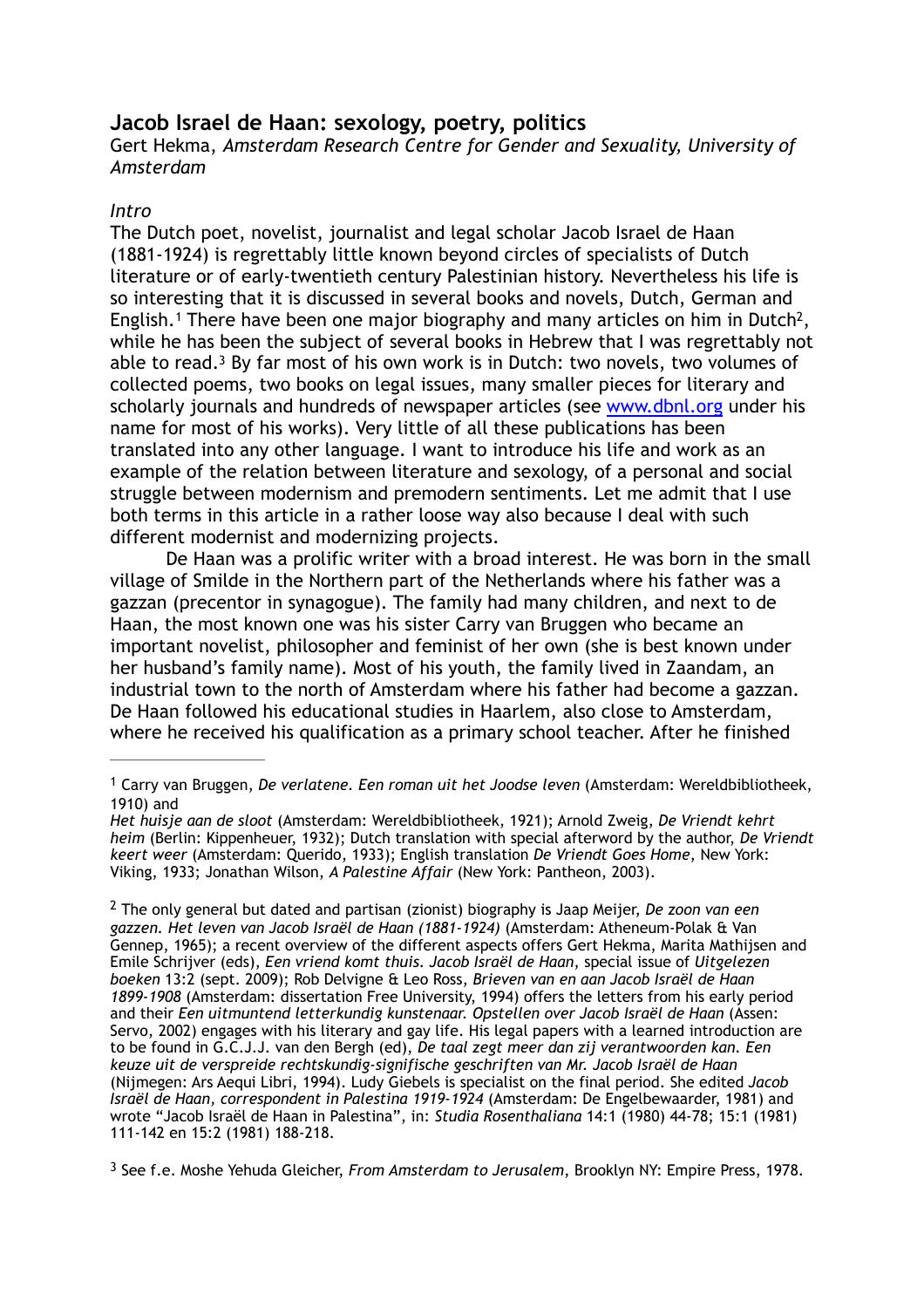these studies, he took temporary jobs and continued with legal studies. Just before 1900, he began to write and to connect with literary people. His first important relations would be with the writer and doctor Frederik van Eeden and with Arnold Aletrino, a medical doctor specializing in what was then called criminal anthropology, and at the same time a writer of somber novels on the lives of nurses.

<span id="page-1-2"></span>The literary and gay careers of de Haan are the subject of my paper and will be discussed at length after this introduction. He joined the modernist literary movement and started to write openly gay novels in the first decade of the twentieth century. Rejecting the orthodoxy of his parents, he became an atheist. He joined the socialist party, wrote for its daily newspaper but was thrown out of both because of his first gay novel. Strong feelings of social justice made him protest against the prison conditions in czarist Russia. After 1910 he returned to Jewish religion, continued with poetry both Jewish and pederast, joined the zionist movement and became the Jewish poet of The Netherlands. He wrote his dissertation on the terminology of legal responsibility.<sup>[4](#page-1-0)</sup> His final years, he lived in Palestine where he emigrated in 1919. In Jerusalem he met Arab boys and orthodox Jews, and he changed position from zionism to take the cause of the orthodox-Jewish organization Aguda. As an accomplished writer, he started to send articles to Dutch and English newspapers in which he opposed zionist claims and began to lobby against their political monopoly in the European press and Palestinian politics. His criticism in English newspapers brought the debate to the colonial capital of Palestine, which the zionists utterly disliked, and they planned to silence de Haan. In the end, he was murdered in June 1924 by men of the Haganah (the predecessor of the Israeli army), becoming the first Jewish victim of zionism.

### *Homo/sexual context*

<span id="page-1-3"></span>For de Haan, Aletrino was most important as his main guide on becoming homosexual.<sup>[5](#page-1-1)</sup> Aletrino had in 1897 published his first article on "uranism", a lengthy review of Marc-André Raffalovich's *Uranisme et unisexualité* (1896). In 1901, his contribution to the 5th international conference of criminal anthropology, held in Amsterdam, stirred a scandal. First, because the other conference participants among whom Cesare Lombroso opposed his humane stance on homosexuals, pitying, not condemning them. Second, because Dutch politicians of a Christian background including the prime minister made slurs about the University of Amsterdam as promoting the sins of Sodom. It was at this "neutral" (that is liberal) University that Aletrino was an unpaid guest teacher (privaat-docent) in criminal anthropology, while the Calvinist Protestants were busy establishing their own "Free University" in Amsterdam (free means in this connection free of liberalism) as part of the pillarization of the Netherlands. In this struggle between liberals and Calvinists issues of sexual citizenship had become pre-eminent. Being able to accuse the liberals of promoting homosexuality was a

<span id="page-1-0"></span>*Rechtskundige significa en hare toepassing op de begrippen: "aansprakelijk, verantwoordelijk,* [4](#page-1-2) *toerekeningsvatbaar"* (Amsterdam: Versluys, 1916).

<span id="page-1-1"></span><sup>&</sup>lt;sup>[5](#page-1-3)</sup> See the biography, Kees Joosse, *Arnold Aletrino. Pessimist met perspectief* (Amsterdam: Thomas Rap, 1986)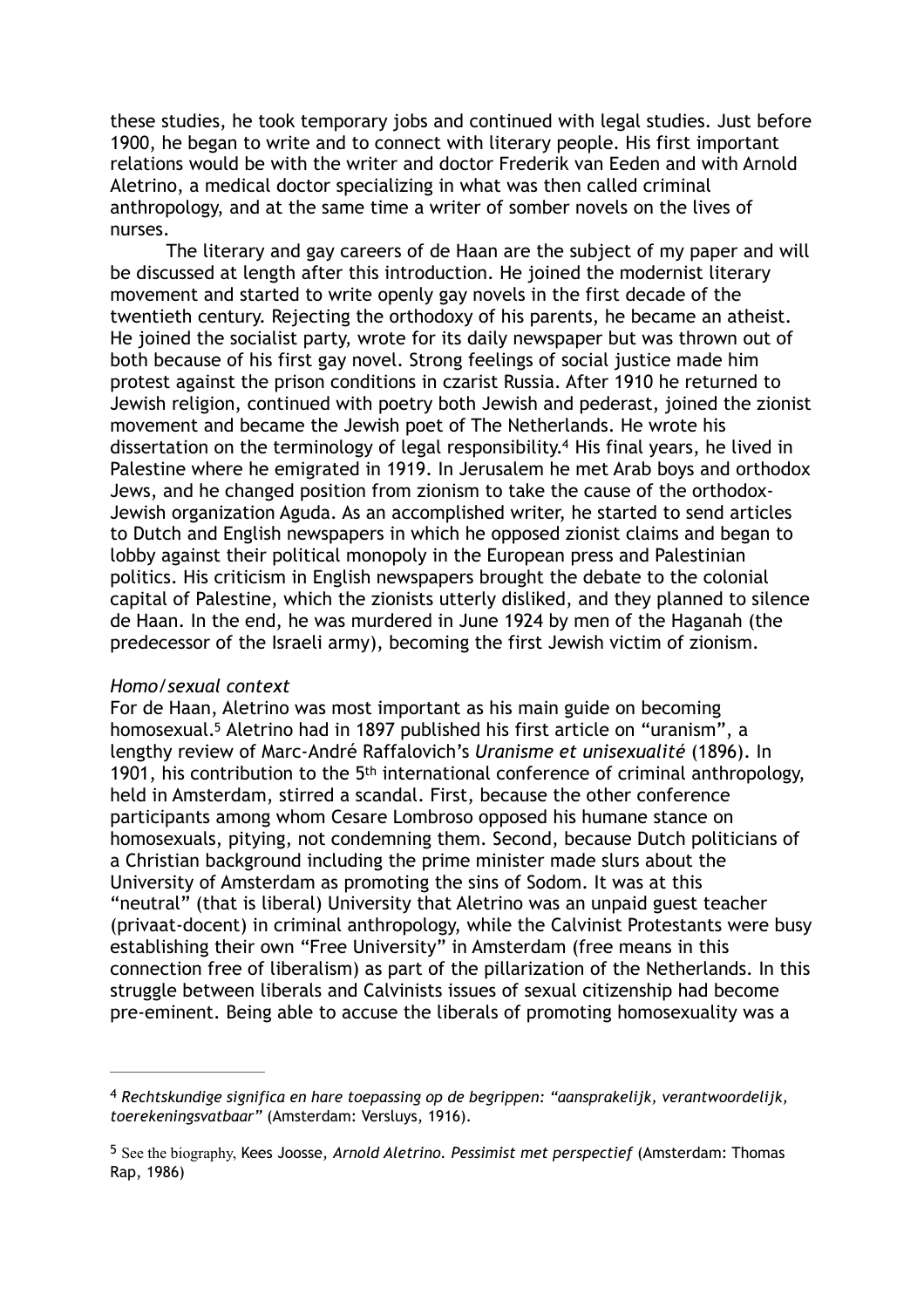powerful weapon against people who in most cases would not dare themselves to speak the unspeakable. Indeed, no one would come to Aletrino's defense.

In those hectic times, the two men met and Aletrino informed de Haan on theories on homosexuality, and probably as well on homosexual life. Aletrino had married a second time after his first wife had committed suicide. He may himself have been a bisexual man who moreover had sadistic inclinations. Several authors remarked on his effeminacy, also according to himself a sure sign of homosexual preferences. De Haan would describe him as sadist and bisexual in his novel *Pijpelijntjes* (Pipelines, 1904, the name referring to the Amsterdam neighborhood De Pijp where de Haan actually lived). This novel is a thinly veiled description of the lives of two men who look very much like Aletrino and de Haan and bear their nicknames Sam and Joop. The novel was dedicated to Aletrino and we might see the novel as a sign of gratefulness of de Haan for Aletrino who showed him the way into gay life. This homosexual life that I will discuss later is abundantly depicted in the novel.

The period around 1900 was an interesting time of insecurity or confusion as well as of openness. I already indicated the political turmoil between Christians and liberals, and there were major fights between socialists and trade unions at one side and capitalists and liberals at the other side. The Christian parties would in general side in class conflicts with the liberals, but because of their important workers' constituencies, they often took middle ground between socialists and liberals, and created their own catholic and protestant trade unions. De Haan was member of the socialist party and wrote for its paper *Het Volk* (The People), and Aletrino was close to it. The fight about sexual morality that focused on the regulation of prostitution had ended in 1890 with an armistice. The bordellos would in general be forbidden, its medical regulation that promised but did not offer protection against venereal diseases abandoned but prostitutes continued to be allowed to do their work more hidden. The end of the debate on prostitution paved the way for other sexual debates, i.e. on contraception and abortion, marriage and divorce, pornography, child abuse and sexual variation.

The 1890's witnessed the rise of erotic and explicit sexual literature. The first translated works of sexology came on the market, most often in abridged form, not intended for the serious medical reader, but for the layman who was hungry for sexual knowledge. Some of these books were on homosexuality. Especially the case history, a recent diagnostic tool, will have taken the curious readers by surprise with all their homosexual and masochist details. Some of these books were translations from medical handbooks such as Ambroise Tardieu's *Étude médico-légale* of 1857 or Richard von Krafft-Ebing's *Psychopathia sexualis* of 1886, but also essays of Edward Carpenter and Magnus Hirschfeld became available for a Dutch public. In the new century, Aletrino wrote two booklets on uranism and his colleague the physician Lucien von Römer some major socio-medical and historical studies. Both doctors supported the Dutch homosexual rights' movement that began in 1912, the first foreign chapter of Hirschfeld's Wissenschaftlich-humanitäre Komitee (WHK). Both Aletrino and von Römer visited Hirschfeld in Berlin in the early years of the twentieth century. Von Römer closely cooperated with him, became an "Obmann" of the WHK and contributed to its *Jahrbuch für sexuelle Zwischenstufen*[.6](#page-2-0)

<span id="page-2-1"></span><span id="page-2-0"></span>See for this period of Dutch gay history, Gert Hekma, *Homoseksualiteit, een medische reputatie* [6](#page-2-1) (Amsterdam: SUA, 1987)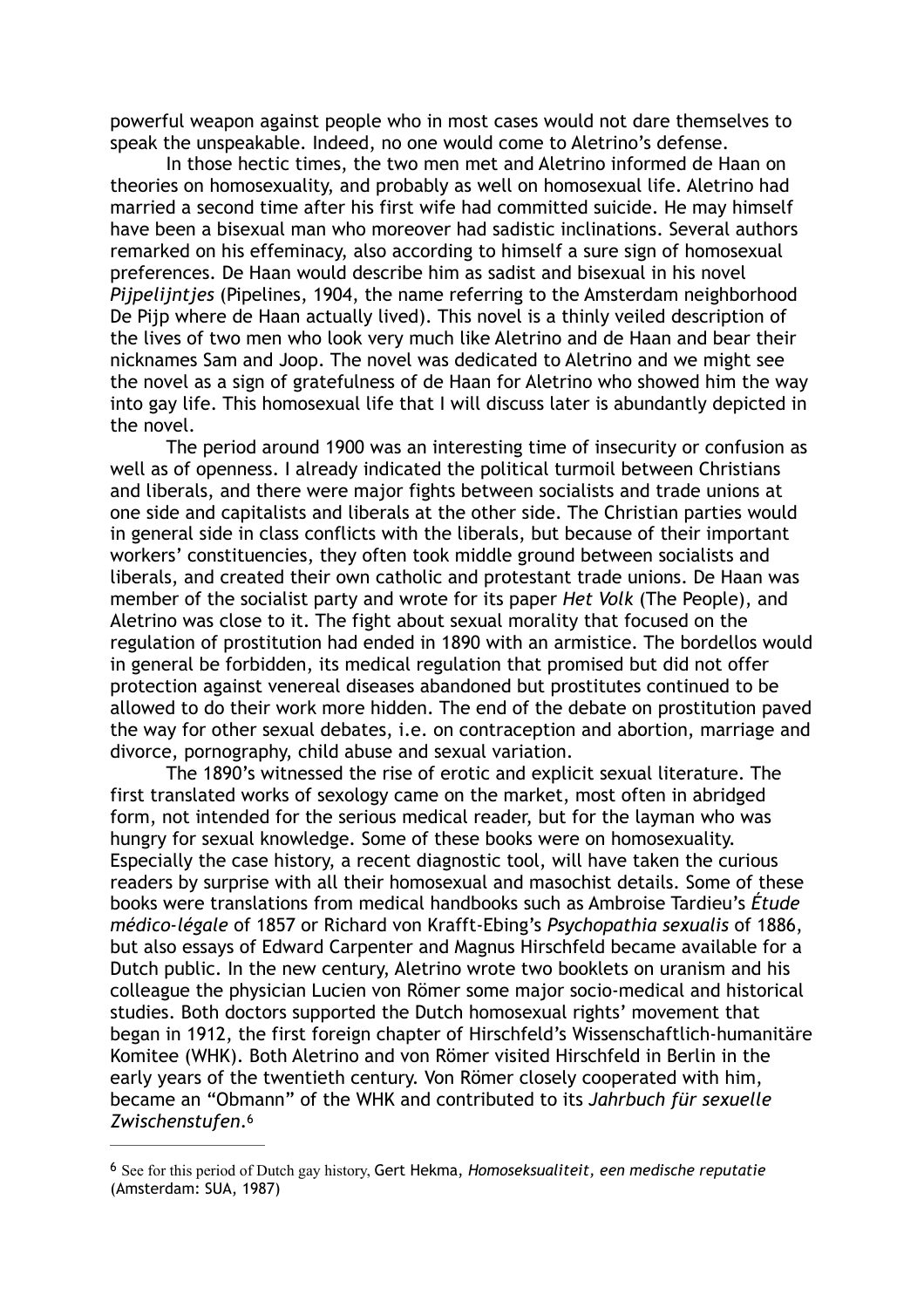<span id="page-3-2"></span> Sexology and a homosexual rights movement came into existence, and had ambiguous results. The doctors sometimes defended homosexuals, as Hirschfeld and Havelock Ellis did and Krafft-Ebing to a lesser extent, but other doctors found therapies for aberrant desires or suggested prevention. Sigmund Freud came with his oedipal model that promoted coïtal, reproductive sex inside marriage.<sup>[7](#page-3-0)</sup> All over Europe new and most often more repressive sex laws were enacted. At the other hand, literature witnessed a homosexual Renaissance all over Europe: with Stefan George and Thomas Mann in Germany, Oscar Wilde and the uranian poets in England, Walt Whitman and Herman Melville in the USA, Charles Baudelaire, Paul Verlaine, Arthur Rimbaud, André Gide and Marcel Proust in France, Michael Kuzmin in Russia, Fernando Pessoa in Portugal, the Greek Constantine Cavafy in Egypt and Louis Couperus and de Haan in the Netherlands. And they were only the best known among a much larger crowd of novelists, poets and literateurs.<sup>8</sup>

<span id="page-3-3"></span>1889 saw the publication of a novel on "les amitiés particulières" in the famous catholic boarding school Rolduc, *De kleine republiek* (The little republic) by Lodewijk van Deyssel (pseudonym of K.J.L. Alberdingk Thijm). The book followed closely his own experiences. Van Deyssel was a member of the innovative literary circle of the "Eighties" (Tachtigers) who took the examples of French decadence, naturalism and estheticism. In 1891, the decadent novel *Noodlot* (Destiny) appeared, written by the gay man who would become the Dutch leading novelist of the turn of the century, Louis Couperus. Both novels had clear-cut homosexual content, van Deyssel's novel of the relation between two pupils who would be sent away from the school because of their affair, Couperus' novel described how a man destroyed a heterosexual love affair out of jealousy and panicking that the male partner might turn out straight. The two leading young poets of the group of the "Eighties" Willem Kloos and Albert Verwey wrote poems to each other, the younger Verwey naming his cycle of poetry for Kloos "For the love that is named friendship" (voor de liefde die vriendschap heet). Kloos was an unhappy homosexual whose various male love affairs produced his best poetry, while these difficult relations led him to alcoholism and psychic problems. When their German poet-friend Stefan George visited Holland, he was surprised to encounter in Verwey a husband and father of many children – Verwey had become a respectable pater familias and had left the wild days of his youth. Kloos had done the same. Tamed by a probably asexual marriage, he wrote no interesting poetry afterwards any longer. De Haan would twenty years later identify with these men, and write love letters to another leading member of this group, writer and physician Frederik van Eeden who became famous for his novels, his communal living arrangements "Walden" and his pacifism. De Haan's explicit love letters missed their target who was a straight male.

At the same time, medical doctors started to write in their journals the first articles on homosexuality, and started to use this specific word from 1891 on. In 1897, Aletrino would be the first serious doctor to take the cause of homosexuals. The first major Dutch "case history" was an apologetic letter of an anonymous

<span id="page-3-0"></span>See for overviews Hekma (1987), Harry Oosterhuis, *Stepchildren of Nature. Krafft-Ebing, Psychiatry, and the* [7](#page-3-2) *Making of Sexual Identity* (Chicago: The University of Chicago Press, 2000) and Volkmar Sigusch, *Geschichte der Sexualwissenschaft* (Frankfurt: Campus, 2008).

<span id="page-3-1"></span>See f.e. Jeffrey Meyers, *Homosexuality and Literature 1890-1930* (London: Athlone, 1977) and [8](#page-3-3) Claude J. Summers (ed), *The Gay and Lesbian Literary Heritage* (New York: Henry Holt, 1995).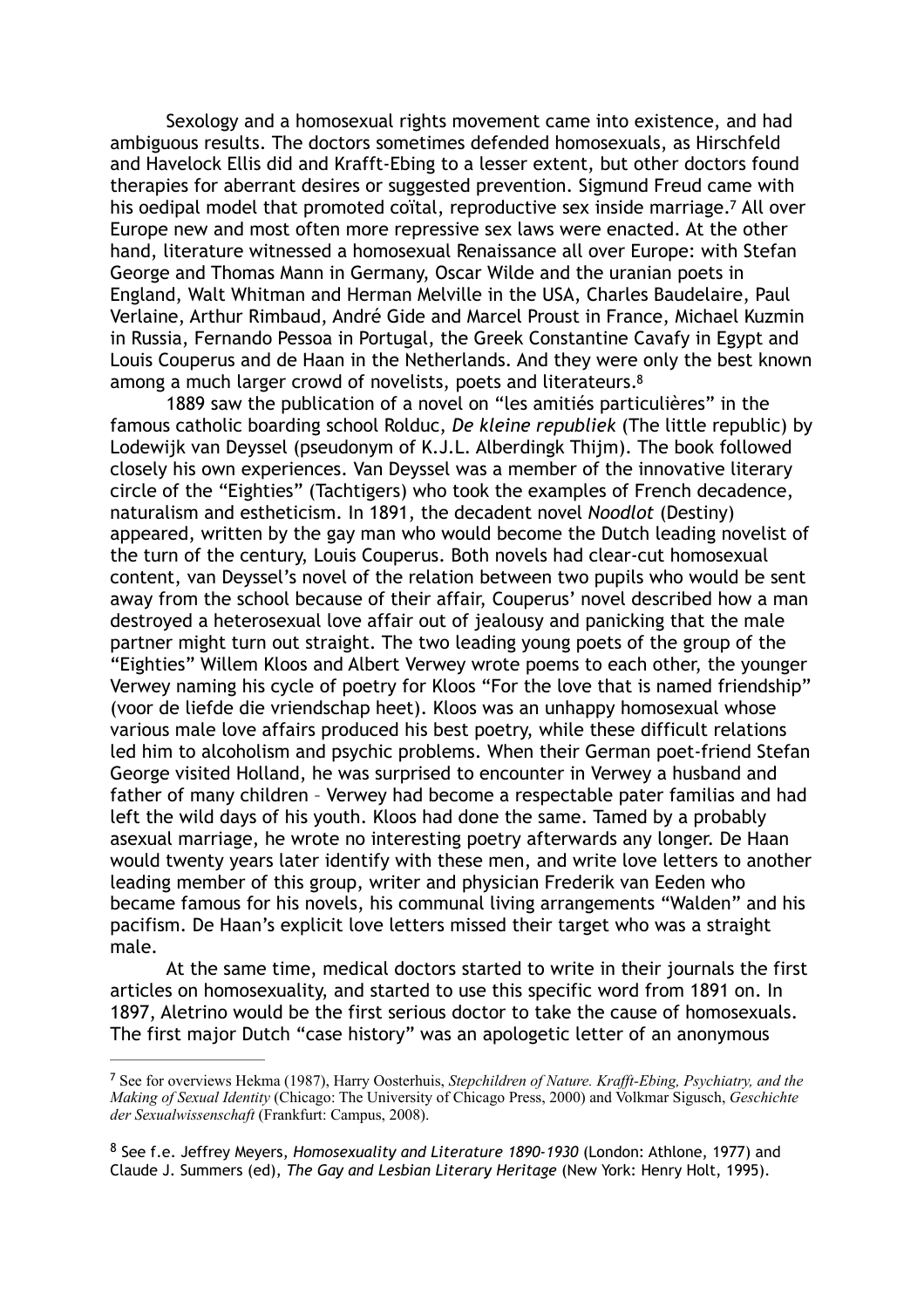doctor, a self-declared "uranian", written in 1870 and finally published in 1883. He had written this letter as an answer to a negative review of the work of Ulrichs in a medical journal. This letter appeared as a case history, apparently uncensored. So the first Dutch defense of uranism had a rather benign reception and caused no stir. The first more thoughtful review of a German medical book on homosexuality was written in 1892 by a doctor who cooperated with Van Eeden. The relations between the medical people – at that time still a rather progressive group working at their professionalization – and the new literary movement of the 1880s were strong, and included discussions of homosexuality. One of those discussions was a tribunal they staged in 1891 to decide whether Saar de Swart, a sculptress and a maecenas of artists, was a lesbian after a painter had fallen hopelessly in love with her, and was rejected. The tribunal decided she was not a lesbian although she never lived with male, and always with female companions during her long life (see for an overview of this Dutch gay history, Hekma 1987 & 2004).

## *Pijpelijntjes*

<span id="page-4-2"></span>The uncertainty on the direction of society till about 1911, the year of new sex laws, made such new initiatives possible. De Haan knew thanks to Aletrino about the pioneering developments in science and literature. This enabled him to write the openly gay novel *Pijpelijntjes* (1904) without hiding behind a pseudonym[.](#page-4-0) The [9](#page-4-0) title is best translated as "scenes from the Pijp", but *pijpen* is as well a word for oral sex. The book discusses gay topics in the context of a lower-class neighborhood. The two main characters have rooms with a lady whose husband is in prison. Several chapters describe events of this household and vicinity in amusing detail. The gay stories run parallel to the neighborhood stories and rarely interconnect. The gay life of the roommates remains hidden for their neighbors to which the class difference of the students living among working-class people strongly contributes. Of course, this naturalistic novel was not explicit on gay relations and sex as modern ones sometimes are, but the book offers an interesting array of loves and sexual encounters. In the first place, there is the slightly sadomasochist relation between Sam and Joop (as said the nicknames of Aletrino and de Haan in real life). Sam is generally depicted as a cruel person with black humor who likes to abuse Joop verbally and physically – and Joop seems to like this  $(23).<sup>10</sup>$  $(23).<sup>10</sup>$  $(23).<sup>10</sup>$  Nonetheless Joop remains the demanding partner. No sex between the partners is described in the novel. Sam is also cruel in daily life, for example when he is requested to kill a chicken for the house-lady. At the end of the novel, Sam has a girl friend that he intends to marry. At that point, he says that, in the past, he thought he was like Joop, that he didn't need "happiness with girls" (meisjesgeluk), but now he knows better (207). Next to Sam, Joop has

<span id="page-4-3"></span><span id="page-4-0"></span><sup>&</sup>lt;sup>[9](#page-4-2)</sup> In the period until the Second World War, about a dozen openly gay novels were published in Dutch. Half of them popularized sexology in the form of a novel, introducing doctors and their medical theories of homosexuality. One novel had a preface by Magnus Hirschfeld. The other novels were less explicit on explaining same-sex desires or did not have any medical theorizing. The most interesting novelist was Jef Last, best known as one of Gide's companions to the Soviet Union. Several other poets used homosexual themes in their poetry, most important among them P.C.Boutens and Willem de Mérode. The first book with homosexual life stories was published in 1939 by Benno Stokvis, *De homosexueelen*. See for overviews Gert Hekma, "De benoeming van het onnoembare. 'Homoseksueel' proza in het eerste kwart van de twintigste eeuw in Nederland", in: F.W.Kuyper & B.C.Sliggers (eds.) *Liber amicorum A.G. van der Steur* (Haarlem: Schuyt, 1988), pp. 35-60 and Maurice van Lieshout, "Dutch and Flemish Literature", in Summers (1995), pp. 211-216.

<span id="page-4-1"></span><sup>&</sup>lt;sup>[10](#page-4-3)</sup> References to pages in Jacob Israël de Haan, *Pijpelijntjes* ('s Gravenhage: Kruseman, 1974)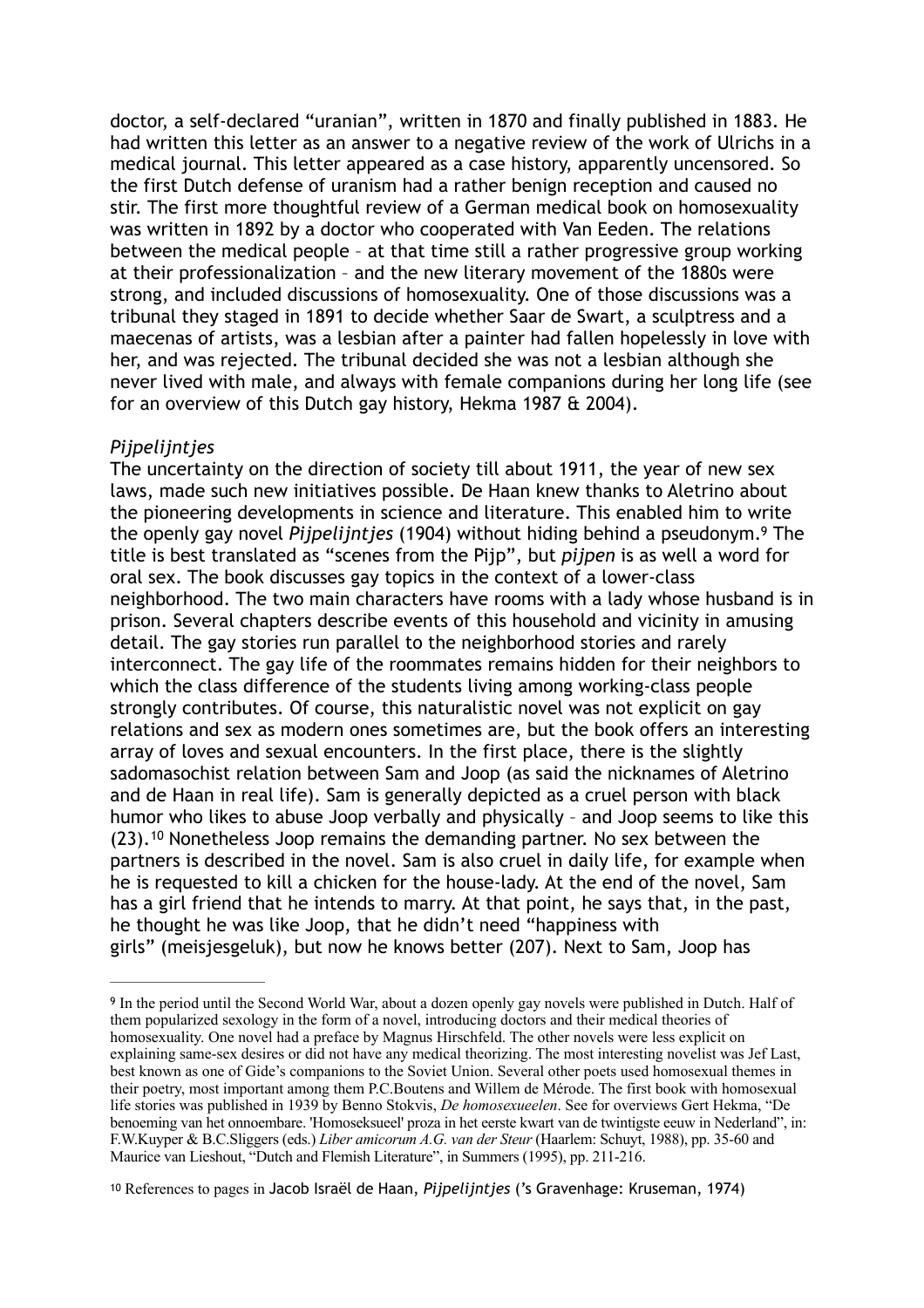several affairs on the side with working class youth, the youngest being 13 years of age. One of the boys is picked up on Dam Square, the center of Amsterdam, and taken home by Joop who serves him gin before they have sex. No sex is depicted but the disrobing is, until the moment Joop joins the rent boy on his bed (123-8). A boy who is released from prison stays his first night of freedom in Joops bed, and they confess each other their love – but this affirmation ends before the new day starts as the boy has disappeared without leaving a trace (141-6). A carpenter boy is kept by Joop who pays his rent and salary so the lad's family will not be aware of his new job as a male prostitute (211-2). These sexual situations are not sensationalized and don't offer a climax, but are inserted in a very casual way. There is one scene that gets easily lost in reading when de Haan describes how Joop receives a lady in his bachelor's room who asks for charity. She is with her son whom Joop puts on his lap. What he subsequently describes looks most like a masturbation scene in which Joop gets off thanks to the boy in his lap. After this scene he is annoyed by his visitors and shows them the door, without contributing to the charity (180-2). The novel ends with the death of Sam after he passed his medical exams. Soon after, his girl friend leaves for a house on the Spuistraat probably meaning she has become a prostitute, earlier hints being that she had already been one, and not having gotten "es", most probably referring to syphilis (195-6). So it is homosexual Joop who stays behind all alone, and not heterosexual Sam while the common ending of gay novels of those days had the gay man dying, by suicide or incident.

The book is unashamed in its representation of what is called "being different from the others" (anders dan de anderen), "strange boy's feeling" (vreemde jongensvoelen), while its opposite gets named "happiness with girls" (meisjesgeluk), the two last words being inventions of de Haan himself (as a sensitivist writer he invented many new expressions). The words homosexual, uranian and sadist never crop up which is remarkable seen that the book is dedicated to Aletrino, the man who was one of the first to use these words in Dutch. In his correspondence on the book, de Haan for sure uses the word homosexuality so he must have intentionally left it out of the novel. All the words he uses are rather descriptive, so when Sam wants to marry his girl friend, Joop suggests he himself should marry his Koos, or another boy (210). The first sex survey in the Netherlands, done by Lucien von Römer, and published the same year 1904, is even mentioned in the novel. Joop reminds the questionnaire and says "we also did one, but totally wrong" and remembers this as great fun. Again, no sexological terms are used (125). It is also interesting that de Haan portrays Aletrino as a bisexual who wants to get married, at the end of his studies when he believes he feels no need any longer for male love or cruelty against humans (biting, slapping). So Aletrino's theory of the born homosexual is inverted in this description of himself as he changes sexual preference after his medical studies. At some point, Sam suggests Joop to stop going after the boys and even begins to control Joop's whereabouts. But when Joop does it once more with a guy, Sam simply admits "But perhaps you are right ... that you do what you think is good .. why shouldn't you do it?" (dots in the original, 203). The book completely refrains from psychological speculation so it looks like a simple decision for the sake of social convenience to leave or not to leave the love of men for that of women. Most remarkable is this small sentence that Joop should do whatever he thinks is fine to do. In real life, Aletrino defended the position that the born homosexual should refrain from homosex, and the doctor's role was to help him living a chaste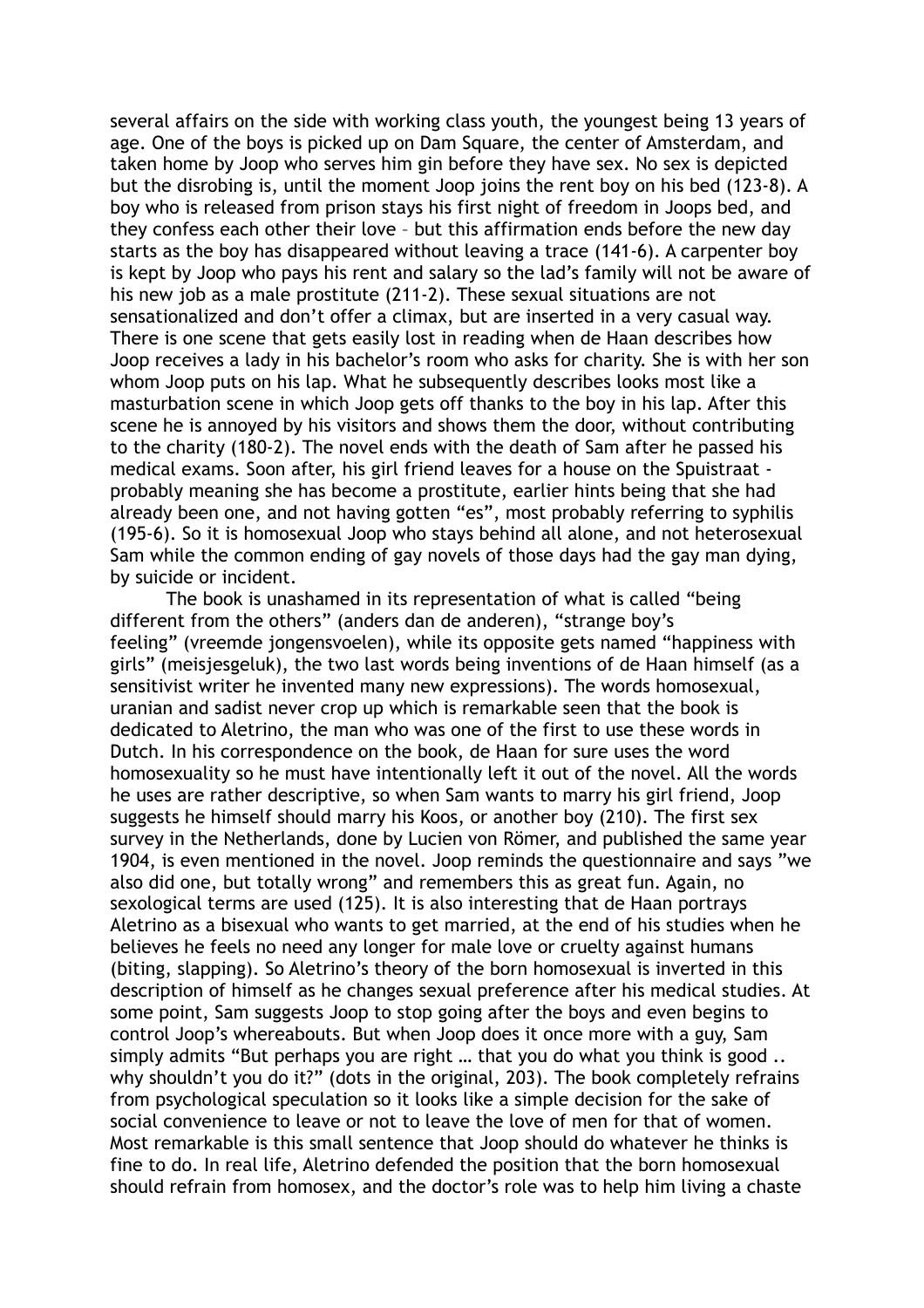life, following the lines set out by Raffalovich. Joop is clearly homosexual and also effeminate, but nowhere his preference is explained or defended that he was born this way. De Haan apparently has no problem in creating a homosexual person in his novel, and neither a character with homosexual and sadist inclinations, but he does not follow the sexological tenets about sexual nature.

This first novel created a small uproar in Dutch society. Aletrino, who always suggested he was a heterosexual, became very angry and upset. He bought all the available copies of the book together with the betrothed of de Haan, Johanna van Maarsseveen, a female doctor whom he married in 1907. The work suggested by the resemblance of Aletrino to the novel's Sam and by the dedication that he was a sadistic bisexual who approved of the book. De Haan who did the children's page of the socialist daily *Het Volk*, lost his work and resigned as member of the socialist party before the party threw him out (the paper had immediately changed addressing him from comrade to mister). He lost as well the teaching job he occupied for the City of Amsterdam. Complaining to his friends of the movement of the Eighties (Van Deyssel, Van Eeden, Verwey) delivered no results. A second rewritten version of the novel was published later the same year, without the dedication to Aletrino while the two main figures got other names and characteristics. The book was however no less homosexual. De Haan wrote a pamphlet attacking the socialist party for its stance in his case, but nobody came to his defense. The pioneer was offended, but a fine novelist and a firespitting star was born.

#### *Nervous Stories* and *Pathologies*

<span id="page-6-1"></span>De Haan was a stubborn character who did not stop writing gay novels and stories after this first setback. He not only rewrote *Pijpelijntjes*, he worked at a sequel, at a series of stories much later published as *Nerveuze Vertellingen* (Nervous stories) and at a completely new novel *Pathologieën* (1908). One of the nervous stories includes a radical confrontation of Christ and Satan. The story has no title, but later editors called it "The rape of Christ" while they headed it as "On the experiences of Hélénus Marie Golesco" after the name of the main character  $(1908).$ <sup>[11](#page-6-0)</sup> This name is a travesty of that of the female French-Rumanian novelist Hélène de Golesco while Hélénus is unknown as a male name in Dutch, but widespread in its female version Heleen or Helena. The story goes as follows. Golesco is requested to come to Paris by Satan who asks him to confront an unknown person who appears to be Christ. First, Golesco is taken by the mediocre humane love of the Savior, but soon enough he feels starker and gets angry about his message of compassion and forgiveness. It ends with violence and rape, Golesco lying on top of Christ. The words that de Haan uses are rather vague, but they all point to brutality and sexuality, and it ends with the tiredness of Golesco from this "wilde, woedende, gemeenschap" (Id: 65; wild, ferocious communion; gemeenschap meaning both coital sex and community, as for example in "de gemeenschap van de gelovigen": the community of believers). The problem of abusing Christ is that he likes it, not only in public on a cross but even in the privacy of this room (Id: 65). After the rape, Golesco falls asleep and when he awakens, Satan has come to his bedside and kisses him, calling him a "lieveling" (beloved; Id: 66). The final scene before the confrontation of Golesco

<span id="page-6-0"></span>References to pages in Jacob Israël de Haan, *Nerveuze vertellingen*. Introduced by Rob Delvigne & Leo [11](#page-6-1) Ross (Amsterdam: Bert Bakker, 1983).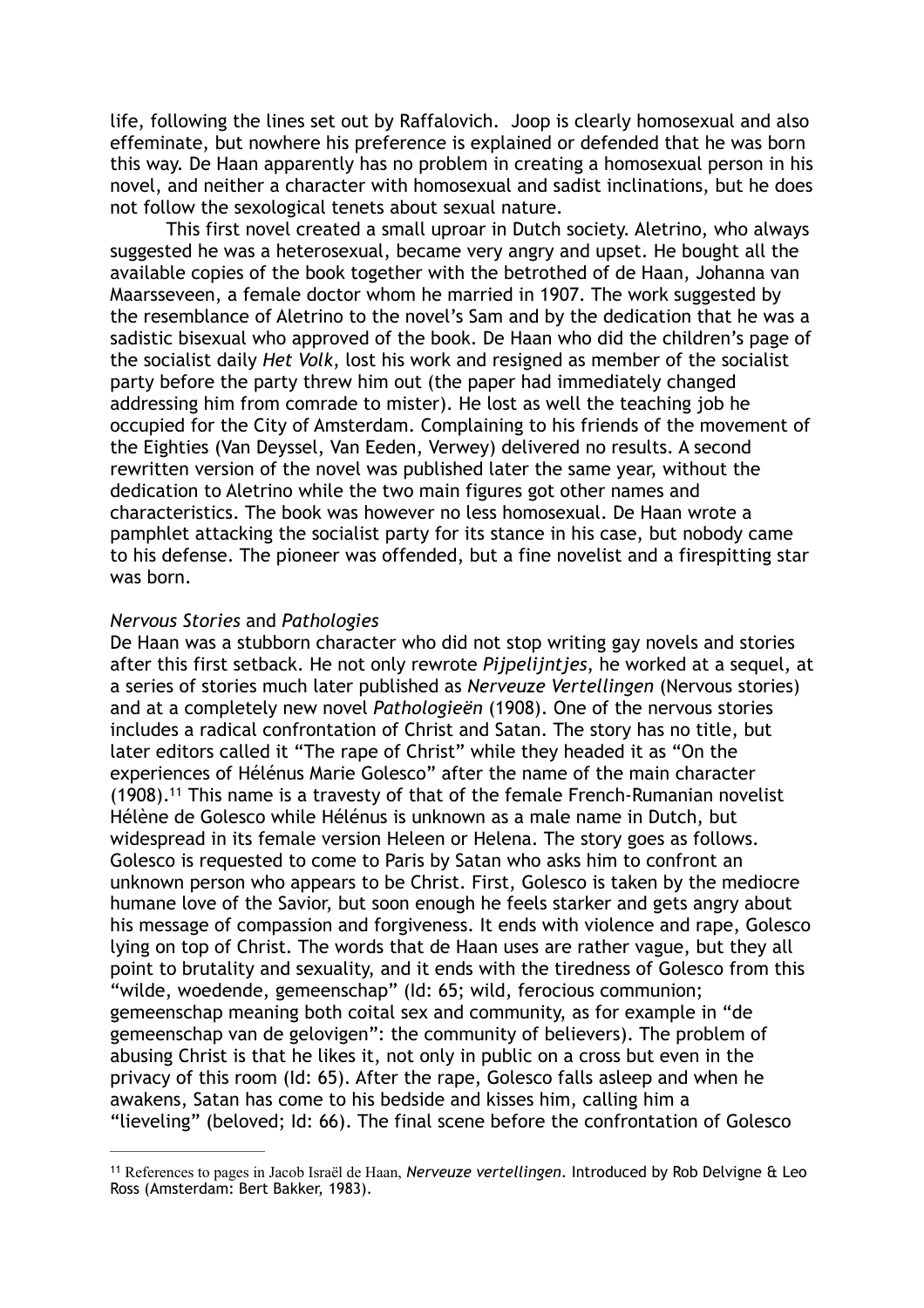and Christ was Golesco meeting a cute elevator boy that excited him. The various end scenes have again homoerotic, and transgender undertones, both the rape of Christ and the kiss of Satan. This kiss is the apotheosis of a small lecture the Devil delivers why people follow Christ, which is out of mass hysteria, as we would say now. Satan gives the advice to despise "fatherlands" and Christian humanitarianism for the sake of beauty and autonomy (Id: 66). In this text, homosex clearly belongs to the side of pleasure, beauty, cruelty, satanism, self-determination and antihumanitarianism while Christ stands for ugliness, mediocrity, mass hysteria and compassion for the weak. This dichotomy of God and Devil, of chaste obedience and sexual autonomy will haunt de Haan till the end of his life.

The second novel *Pathologieën* (1908) has a title that makes one think of medicine and sexual science and indeed there is a series references to it. The main story of the book is indicated in the subtitle "The downfalls of Johan van Vere de With" (the plural also sounds queer in Dutch). The name suggests a noble or patrician background. Johan is a young man and secondary school student who lives closely together with father, detached from the people of the small town of Culemborg where their beautiful house stands. The father is a man of independent means who pursues the then new study of criminal anthropology as does Aletrino; the mother, a physician and much older than the father, committed suicide when Johan was still a toddler. The son discovers he has sexual feelings for men, and as well for his father. This acknowledgement ends the relation of trust and love between them as the son refuses to tell about his erotic feelings that very much confuse him. Reading certain books in his father's library has furthered the realization of his inclinations, but unlike in most other gay and lesbian novels of the period, their titles and authors are not named  $(19)$ .<sup>[12](#page-7-0)</sup> Again, the words homosexual and uranian don't pop up. After the son has told the father what his secret is, his father decides that they have to separate. The son moves to Harlem where he will finish his high school. He lives as a boarder in a room with old friends of his parents, a couple of which the husband is blind. They rent out another room to a decadent artist René Richell.

<span id="page-7-1"></span>Richell, who is about ten years older than Johan, is starting a successful career in painting. He says the work of Aubrey Beardsley is boy play compared to his (212). He lives in the house where Johan is boarding, has moreover his studio and goes often for longer visits to Paris and London where he hangs out in an unspecified dark and dangerous underworld. René falls immediately in love with the haughty and beautiful Johan. It takes some time before he tells so in a letter from London. After his return, the difficult love affair starts. René is a sadist who is tempted by Johan's haughtiness and wants to break him down. He does so in a series of declarations of love, which are mixed up with cruel acts, and philosophies that his real love is to humiliate Johan and see him suffer. Good people suffer from bad people, so it is better for him to enjoy a depraved life and abuse the prude ones. At some point he suggests that he made another artist, another Heleen Golesco, commit suicide (115). He follows very literally the quip of Oscar Wilde that "each man kills the thing he loves". The comparison with Wilde goes further. René paints a picture of Johan which shows him as a beauty like in "The Portrait of Dorian Gray", but a subsequent painting shows him in his worst state: "He was

<span id="page-7-0"></span><sup>&</sup>lt;sup>[12](#page-7-1)</sup> References to pages in Jacob Israël de Haan, *Pathologieën. De ondergangen van Johan van Vere de With*. Met een voorrede van Georges Eekhoud (Den Haag: Kruseman, 1975).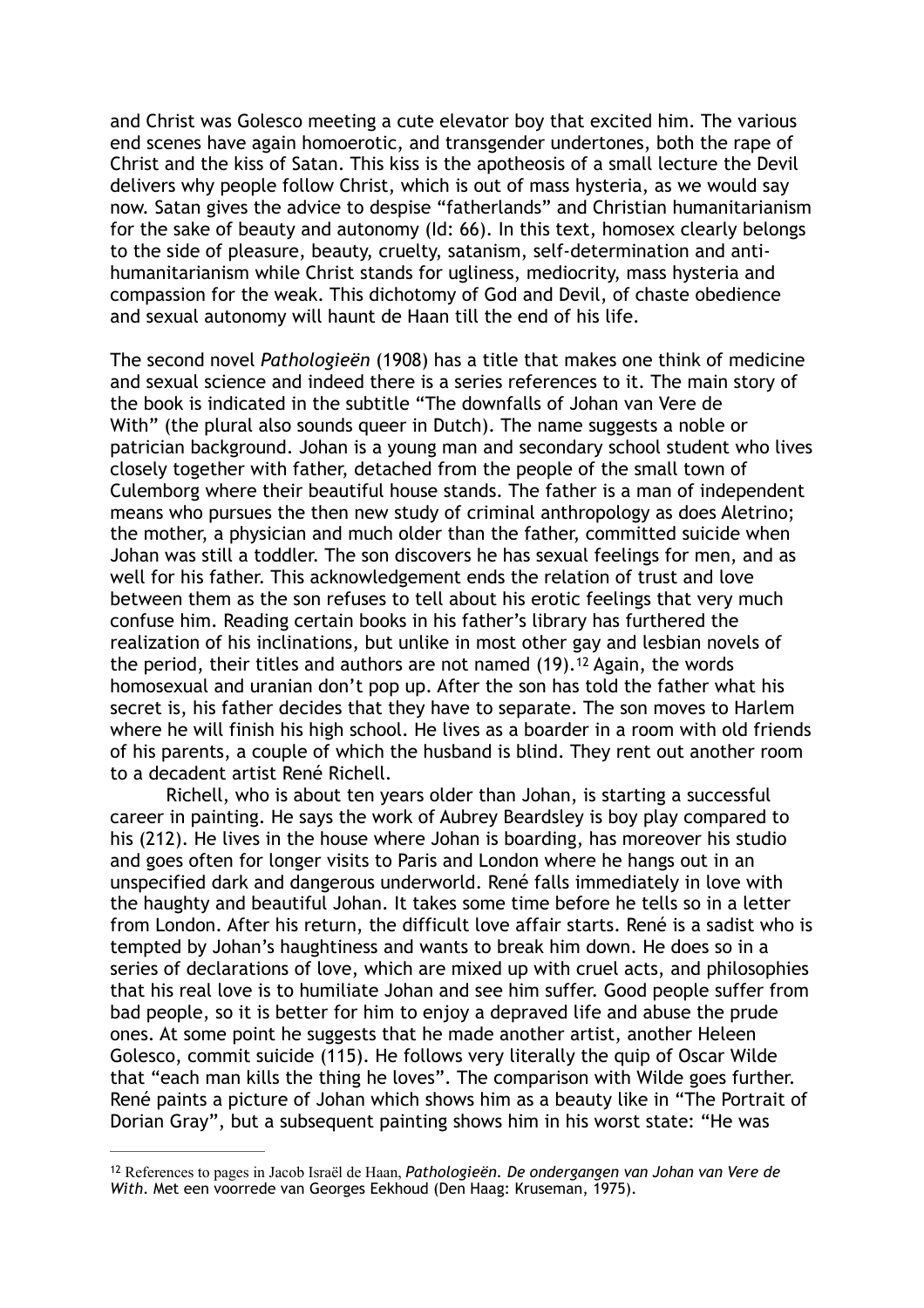represented as a weakhead. Eyes flabby, toneless mouth trembling, horribly begging. So his face was insane, depraved."(163) While the painting in Wilde's work points to a lost past, de Haan's painting foreshadows the future.

All these discourses and representations are mirrored in real life where René abuses Johan: "He picked Johan up and he threw him on his bed, during an attack of outrageous fury. He kissed Johan wildly, he beat him, he tore his upper and underclothing from his body, he grubbed deep with his fingers in him."(165) The downfall of Johan takes some time and at several points he resists the love and sexual abuse of René, but the attacks on his body and mind become harsher, and visible wounds on his face impede him to go any longer to school. In the end he uses the venom that his lover prepared for him (217). Johan could never decide, not even consider, to join his beloved in being a bad and depraved person so he suffered the destiny of good people.

The sexological literature is mentioned in general, but never specifically. "From the rich library of his father, Johan looked for the extensive and abundant books on the deviant situation of body and soul that he often definitively recognized as being his own." So he must clearly know he is a homosexual, but the term itself is never used (19). Again, de Haan gives circumscriptions and some oldfashioned terminology. To his father Johan writes about "his special feeling" (120) but René is much more explicit when he names Johan "een gewoon sodemietersch snolletje, evenals de schandjongens […]" (170; an ordinary sodomitical whore, like the infamous [rent] boys). The new scholarly terminology is not used, but Johan defends his special feeling in a letter to his father. He does so more in legalphilosophical than in medical terms, more in the terminology of Oscar Wilde than that of Magnus Hirschfeld: "there is no unconditional immorality, but for sure a very conditional one that is not very different from social intolerability." (120) His father's answer is harsh. He doesn't consider Johan's ideas about his special feeling very important, rather dangerous. He quotes John Ruskin arguing that immoral people engaged in such debates feel always most justified (121). There is again an element of transgenderism as Johan's nickname is "Hannie", a feminization of Johan, apparently confirming popular theories of homosexual men being effeminate, "female souls in male bodies". But René is although clearly a homosexual not such a feminine type of homosexual. The family tree of Johan also seems copied from the popular literature on degeneration and sexual perversion. Johan commits suicide like his insane mother. That his parents showed a big difference in age, the mother being much older than the father, seems to be another explanation for the degeneration the family suffers from.

While the novel only vaguely refers to the sexological literature and does not mention the new terminology of the Fin-de-Siècle, Georges Eekhoud (1854-1927) does so in his foreword (vii-xi; written in French, translated by de Haan). This Belgian novelist who is most famous because of his chaste gay novel *Escal-Vigor* (1899) and the legal proceedings against it, was a friend of De Haan.<sup>[13](#page-8-0)</sup> He says that the topic of the book is "uranism" and describes the relation of two

<span id="page-8-1"></span><span id="page-8-0"></span><sup>&</sup>lt;sup>[13](#page-8-1)</sup> Eekhout was a Flemish writer who wrote in French, as was common in those days for Flemish authors. His work is modern – he befriended writers such as Emile Zola, Paul Verlaine and Georges Rodenbach. His work is mainly about lower-class men and has socialist and anarchist tendencies. His book was seized by the police because it should be immoral. There were two court cases and in both cases Eekhoud was acquitted. He received strong support from his colleagues. Because of his fame as a 'homosexual' author, de Haan contacted him and they became friends. Eekhoud was married but seems to have had strong homosexual interests. See Mirande Lucien, *Eekhoud le rauque* (Villeneuve d'Ascq: Presses Universitaires de Septentrion, 1999).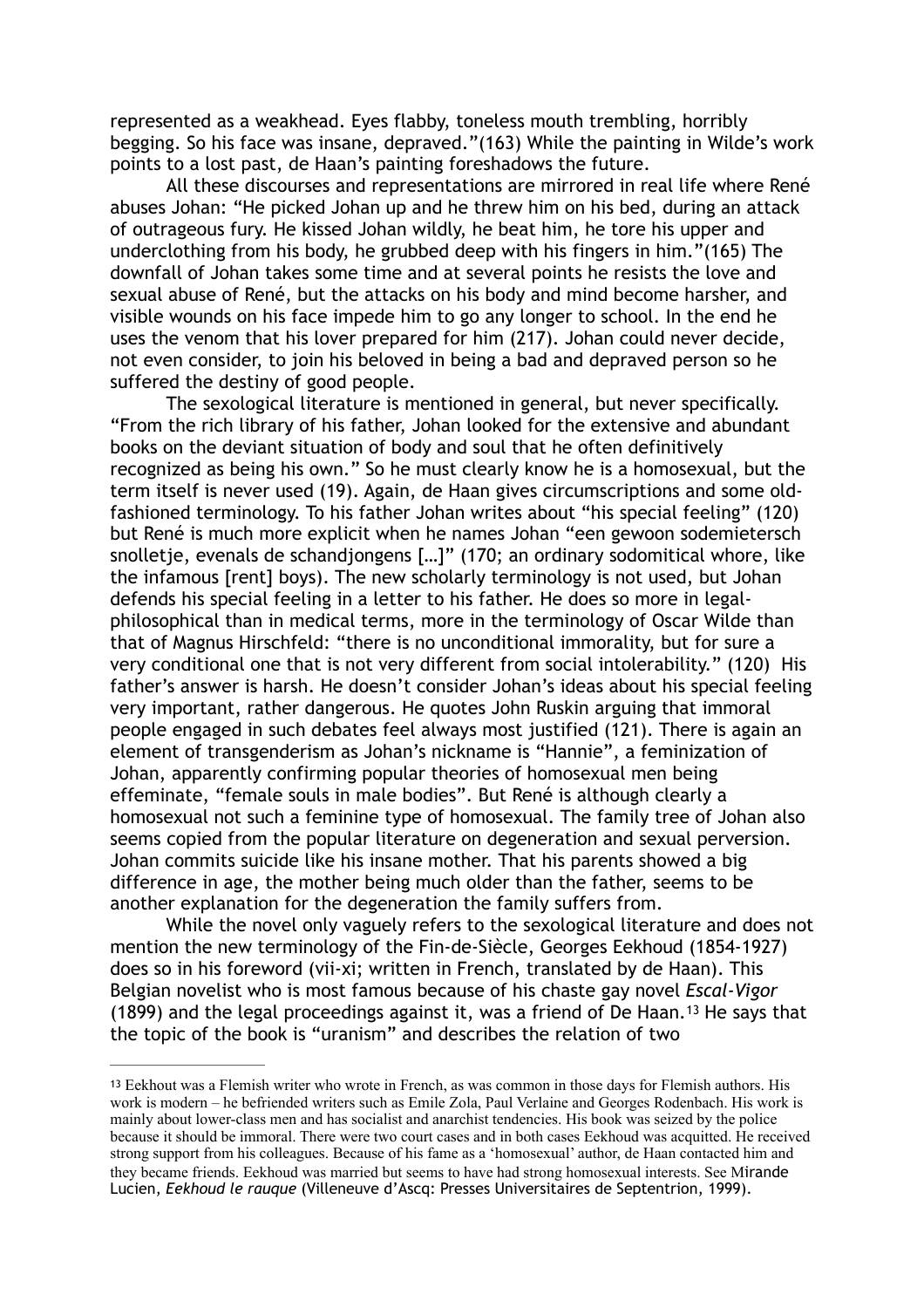"homosexuals". Johan comes according to Eekhoud close to being a "superior uranist": delicate and artful, whose intimate relations always remain pure. Richell is in contrast the "pure devil" and a sadist. Such people are also to be found among those whose love life is different. He refers to the work of Richard von Krafft-Ebing and Albert Moll and quotes the first at length. The psychiatrist tells the reader that this variant sentiment is not perversity, but perversion. It needs a certain predisposition and must in most cases be seen as a kind of disease. The sufferer should not be condemned, but pitied. It is a strange humane message that most of de Haan's work in fact rejects. The author himself seems to identify more with Joop in *Pijpelijntjes*, with Golesco in "The Rape of Christ" and with René in *Pathologieën*: with the evil and decadent characters.

This novel did not create much scandal. Of course, the reviewers would condemn the decadent topic, but at the same time some would praise the literary mastery of de Haan, as did Eekhoud in his foreword. The City of Amsterdam decided to remove him from the list of potential primary school teachers because of this novel. Van Eeden, who would remain his best literary friend, wrote he could not finish reading the novel because of its horrible topic. De Haan who had promised his wife to never write again a homosexual novel, had not been able to stop writing such literature. Like the marquis de Sade, forces beyond his will made him create such work. After *Pathologieën*, only the form changed. He now devoted himself to poetry instead of novels. The poems may have not been as radical as the books in their contents, they remained pederastic and continued to express his decadent and pervert perspectives.

The modernism of sexology is not embraced by de Haan in this novel. He felt more for decadent theories following Oscar Wilde. His skepticism regarding sexological modernity may as well have been influenced by his pederast and masochist preferences. Boy lovers had little to expect from a modernity that started to discuss ages of consent that always ran upwards (in the Netherlands up from 16 for all sexual contacts to 21 years for homosexual ones in 1911). The modernism of socialism had neither been very gentle or welcoming to him. Coming from a traditional Jewish family gave him a strong social and emotional background in premodernism. So his Johan feels sympathy for the housekeeper of the father. She is a good old Calvinist lady who regrets that God does not illuminate the home and the lives of the family. Johan is both seduced by her premodern religious goodness and by the modern more distant and rational righteousness of his father. This conflict between various forms of modernism and premodernism will intensify in the work and life of de Haan.

### *Poetry, journalism and legal studies*

De Haan's later work consisted of legal studies, journalism and poetry. His journalism had started in the socialist daily *Het Volk* and continued with his *feuilletons* from Palestine from 1919 on. Just after 1910 he wrote on the miserable situation of Russian prisoners. His socialist inclinations, subdued since he left the socialist party, found a new aim in protests raised against the czarist prison system. He went to Russia to visit the penal institutions and its inhabitants. His passion for the inmates was stimulated by his love for a young prisoner whose destiny was the object of another series of poems. This activism resulted in a small book protesting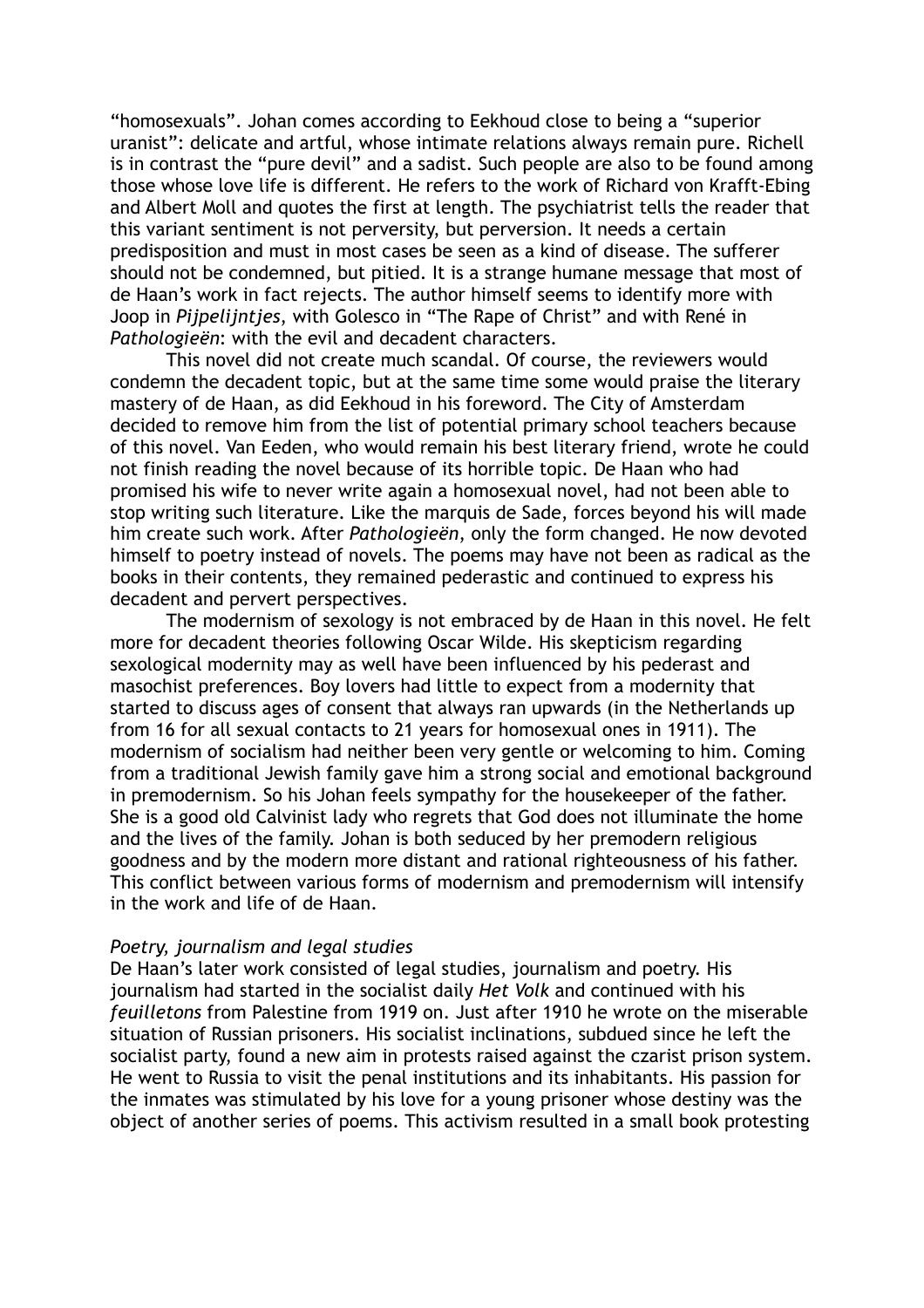<span id="page-10-2"></span>the inhuman prison conditions that included the love poetry (Haan 1913)[.](#page-10-0)<sup>[14](#page-10-0)</sup> Politics was never far from passion in de Haan.

As a student of law de Haan prepared other students for examinations and he turned out to be a good teacher. His dissertation (1916) was on the legal terminology of responsible and accountable, an interesting point in forensic discussions of perversion. The only scholarly movement he got involved in and that offered the theory of his law dissertation was *significs*, one could say in postmodern parlance terminological and discursive analysis. The mathematician L.E.J Brouwer whose theory has been coined "rubber" or flexible started this movement. Even here, he remained on his own because the other members worked in different disciplines. He managed to get an unpaid teaching position at the University of Amsterdam, "privaat-docent", as Aletrino had been in criminology. In 1917, he hoped to get the chair for penal law in his faculty, and lobbied for it, but was not appointed. The disappointment in his legal career certainly stimulated him to leave for Palestina where he hoped to get a similar post at the Hebrew University that the zionists wanted to establish in Jerusalem. There, he became a teacher at the legal school while he presumed to be a full professor.

De Haan's poems moved between Jewish and pederast themes running around the themes of God, boys and whine. His work often refers to specific situations and places. Thematically his work is close to that of medieval Arab poets. Various quatrains from the period that he lived in Jerusalem (1919-1924) discuss why he goes to the Wailing Wall, to summarize the various references: for you, my God, or for the Arab boys? Other poems tell how he is torn apart between Amsterdam and Jerusalem and how he desires to be in the one city while he is in the other. A series of poems is a rewriting of a novel of Georges Eekhoud, his Flemish gay literary icon whose novel *Une nouvelle Carthage* (1888), a kind of social history of Antwerp, is poetized in a rather gay book of poems *Een nieuw Carthago* (1919). Once in London de Haan visited Wilde's prison and devoted some poems to Wilde and his own sentiments on that location. His best poetry is situationist work that is inspired by specific circumstances, by landscapes, by young men, by religious feelings, when he faces the pleasures of life or the dangers of death.

 In his poetry, boy love is self-evident and does not need any explanation. He moved in his poems even more radically away from science and sexology to literature, from elaborate decadent novels to compact poetry, from dogma to ambivalence. It is this hesitation between pleasure and sin, between hedonism and religious taboo that informs his work, also his Jewish poetry. De Haan may be seen as the Jewish poet of the 20<sup>th</sup> century, meanwhile many Jews rejected and reject him because he never chose without hesitation for God. In his quatrains he affirms he hates God ("Despair"[,](#page-10-1) 307)<sup>[15](#page-10-1)</sup>, he serves both God and Satan "with one lust and one pleasure" (306, "Good and evil"), and says "God knows us and will pardon us" (353, "Vain escape"). "All in God" (364) says "There is no love outside God. And outside God there is no guilt." "The sins of God" (360) runs as follows:

<span id="page-10-3"></span>My sins are sins of God in me.

<span id="page-10-0"></span><sup>&</sup>lt;sup>[14](#page-10-2)</sup> Jacob Israël de Haan, *In Russische gevangenissen* (Amsterdam: Wereldbibliotheek, 1913).

<span id="page-10-1"></span><sup>&</sup>lt;sup>[15](#page-10-3)</sup> Page numbers refer to the second volume of de Haan's *Verzamelde gedichten* (1952); titles to the specific quatrain.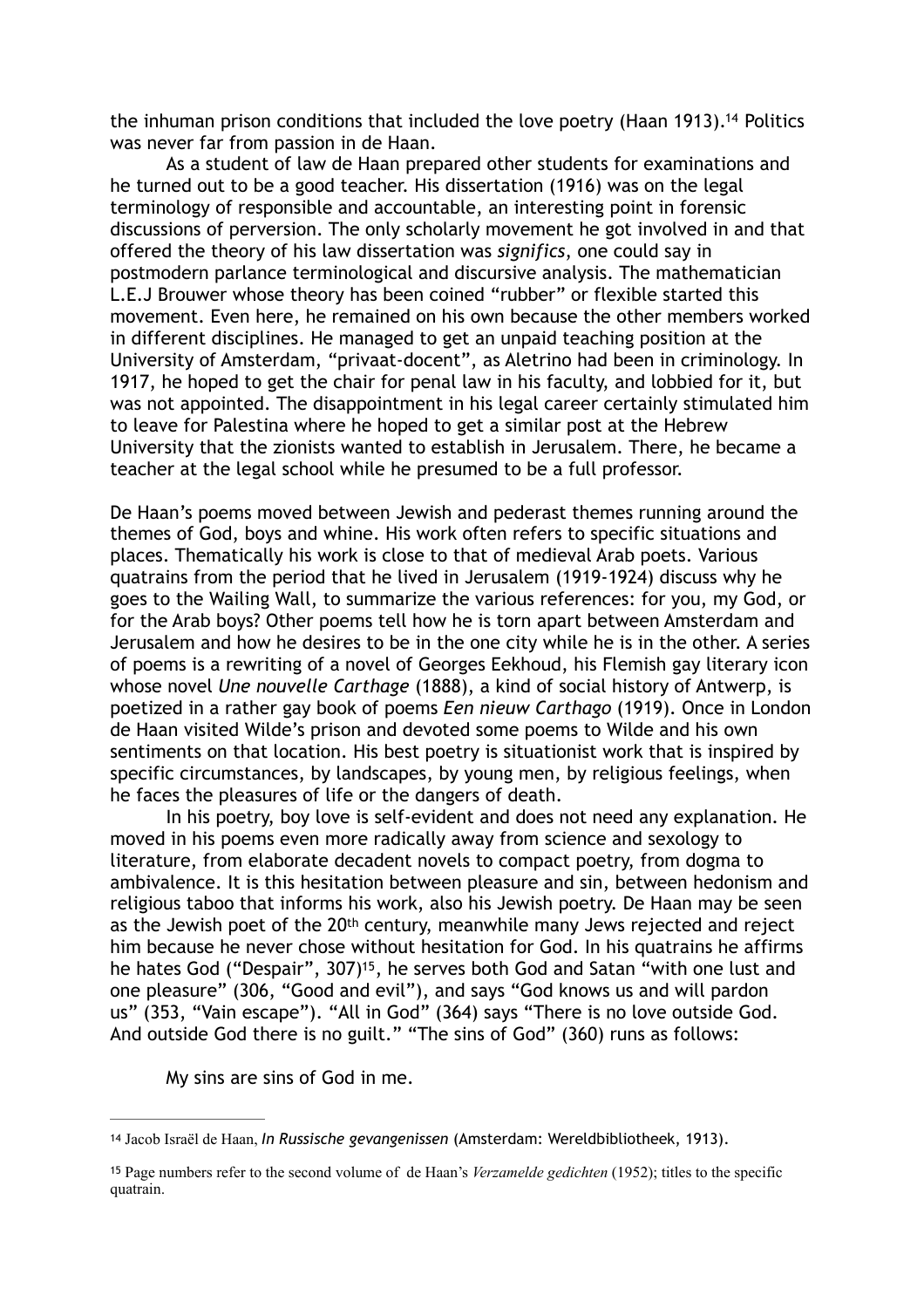The whine, the roses, are pleasures of God. Enjoy freely your pleasures and sins. It is all one destiny

I could go on and on to illustrate this ambivalence which in the end leads to the unity of sin and faith. In "All from God" (339), De Haan writes:

 Men separated lust and pain. But God keeps them together as day and night. I know lust. I know intense suffering. I praise the one Name of God.

And finally "God's gifts" (339)

 My most pious songs I wrote, When I got up from my sinful bed. God has given me a treasure of sins, And only God has saved me from my sins.

The lack of remorse or feelings of guilt after sinning and enjoying pleasure, the endorsing of a philosophy of "carpe diem", and suggesting that God will forgive these sins as He Himself created them, make de Haan a controversial figure to this day. He was a frontrunner who failed. His biography can be said to be a second murder on his person. Author Jaap Meijer (1965) shows more understanding for the murderer than his victim and reproaches de Haan that he never became a faithful believer in God and never abdicated the boys. He could have better said there are different ways to serve God, and asked how his religious ambivalence connects to his boy love and sadomasochistic inclinations. The unity of pain and lust neatly parallels the unity of sin and pleasure, of Devil and God. Humiliating oneself is at once a religious and masochistic service to the masters of one's universe. In the story "The rape of Christ" he played with this theme of the Son of God's pleasure in pain.

In his weekly "feuilletons" from Jerusalem for the Dutch newspaper *Algemeen Handelsblad* the same issues return, plus the political situation in Palestine. He went to Jerusalem as a zionist, but one could make the argument that his orthodox friends and the Arab boys turned him from a zionist into an anti-zionist. His most stable beloved and closest companion in Jerusalem would be Adil Effendi Aweidah (ca. 1900 – ca. 1963) who figures in many of de Haan's love poems, but there are other Arab names as well. In an early feuilleton (February 22, 1920) he gave the arguments of the Palestinian Arabs against Jewish migration to the country. This exposé is based on an interview with one of the Palestinian leaders, Aref Pasha El Dajani. De Haan's attitude to the Arabs was double. He loved the boys, and enjoyed their culture. He described the Arabs as not-goal-directed, innocent, easy living, irreligious, while he himself was suffering from his calvinist work-oriented attitude, his loss of innocence, his belief. He envied their laziness and hedonism. He also praised the Arab leaders for their cultured and civilized behavior. He was certainly fitting the image of an orientalist, even occasionally dressing as an Arab. One wonders whether he should have gone native with the Arabs when he should have lived on. His position in the Jewish community had become impossible at the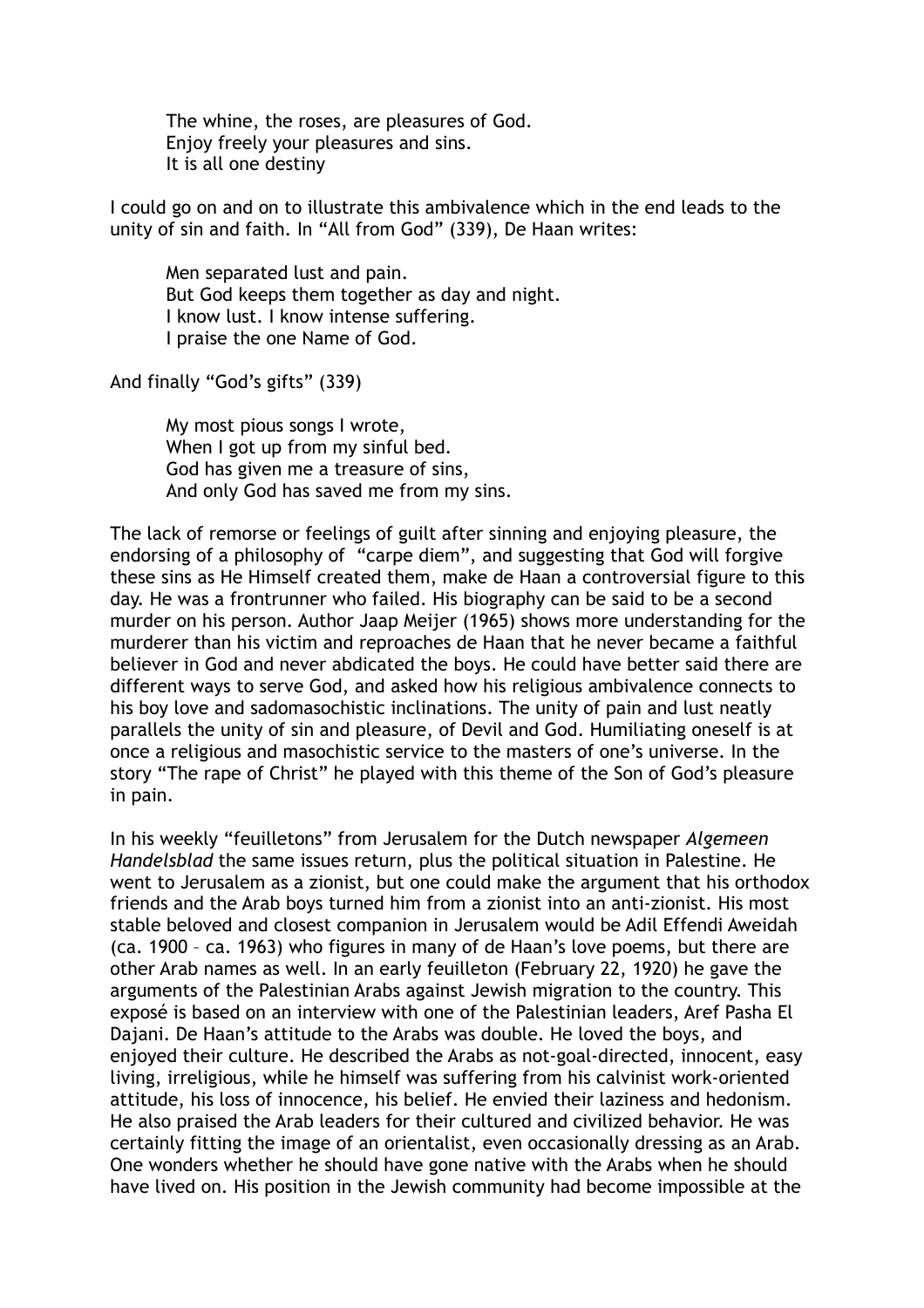time of his death, and he knew so. Going back to the Netherlands would have been seen as a defeat that he would not have been able to face. And his sexual preference was more fitting Arab than Jewish or Dutch culture.

His relation with Jewish religion was conflicted. In The Netherlands, de Haan first rejected from 1898 on the religion of his parents and returned to it around 1912. He became an orthodox Jew, as far as that is possible for a practicing pederast. In Jerusalem he lived in the old city, among orthodox Jews, renting a garden house from Adil's family, and was close to the Ashkenazi-Jewish community that had continued to live there in the Ottoman days. He found his friends and allies among the orthodox Jews. This community was critical of the secular position of zionism that supported the separation of church and state, and saw the Jewish community not as the religious community that took first place for the Ashkenazi. They had created their own organization Aguda in reaction to zionism. Because of their differences of opinion on state and religion they did not want to be subsumed under the zionist organizations that suggested to represent all the Jews, and were seen by the British colonial rulers as the sole representatives of the Jewish population of Palestine. As a translator, journalist and legal advisor de Haan would soon start to defend the orthodox cause against the zionists, also in Holland and England. He made clear there were more orthodox than zionist Jews in Palestine and the rest of the world. At this point in time, the last thing the zionists could deal with for the public eye in London was internal division. De Haan who hoped to bring together orthodox and zionist Jews and create bridges towards the Arab population, was instead being regarded by the zionists as a traitor of their cause. This aggravated when he met with and defended the orthodox position before the Hashemite king Hussein bin Ali and right-wing press-moguls from London such as Northcliffe and Beaverbrook. He also started to write for their newspapers. In 1922, the anger of the zionists reached such proportions that Jews would spit on him in the streets, and worse, would threaten to murder him. He was finally killed on June 30th 1924 by Awraham Tehomi (1903-1991), an immigrant from Russia. The zionists attributed the killing to the Arabs because of a boy-love affair, but only in 1985 the murderer came forward and told to have committed this crime for the Haganah with the approval of Yitzhak Ben-Zvi, its leader and later president of Israël. This political murder, the first by the Zionists of a Jew, did not bring a solution to the question of state and religion in the Jewish community and of relations between Arabs and Jews, in fact only aggravated the problems that continue to this day. And even today, orthodox Jews celebrate de Haan as one of their forerunners[.16](#page-12-0)

### <span id="page-12-1"></span>*The return to the premodern*

The work of de Haan shows a move we see repeated in this time all over the world, among Muslims, Christians and Jews. The confrontation with modern, secular states and cultures is utterly confusing to many people and instead of progressing to postmodern positions, they return to premodern ones while rejecting modern culture because it should be immoral, secular, decadent, or whatever. Religion offers a perspective modern culture is not able to offer them, but old solutions don't answer new questions. One of the saddest parts of the return from modern to premodern and to orthodox positions is the dogmatic and restrictive sexual morality of the monotheist religions, although they may have offered the pederast

<span id="page-12-0"></span>For his Palestinian years, see Meijer 1965, and Giebels 1980-1 and 1981. [16](#page-12-1)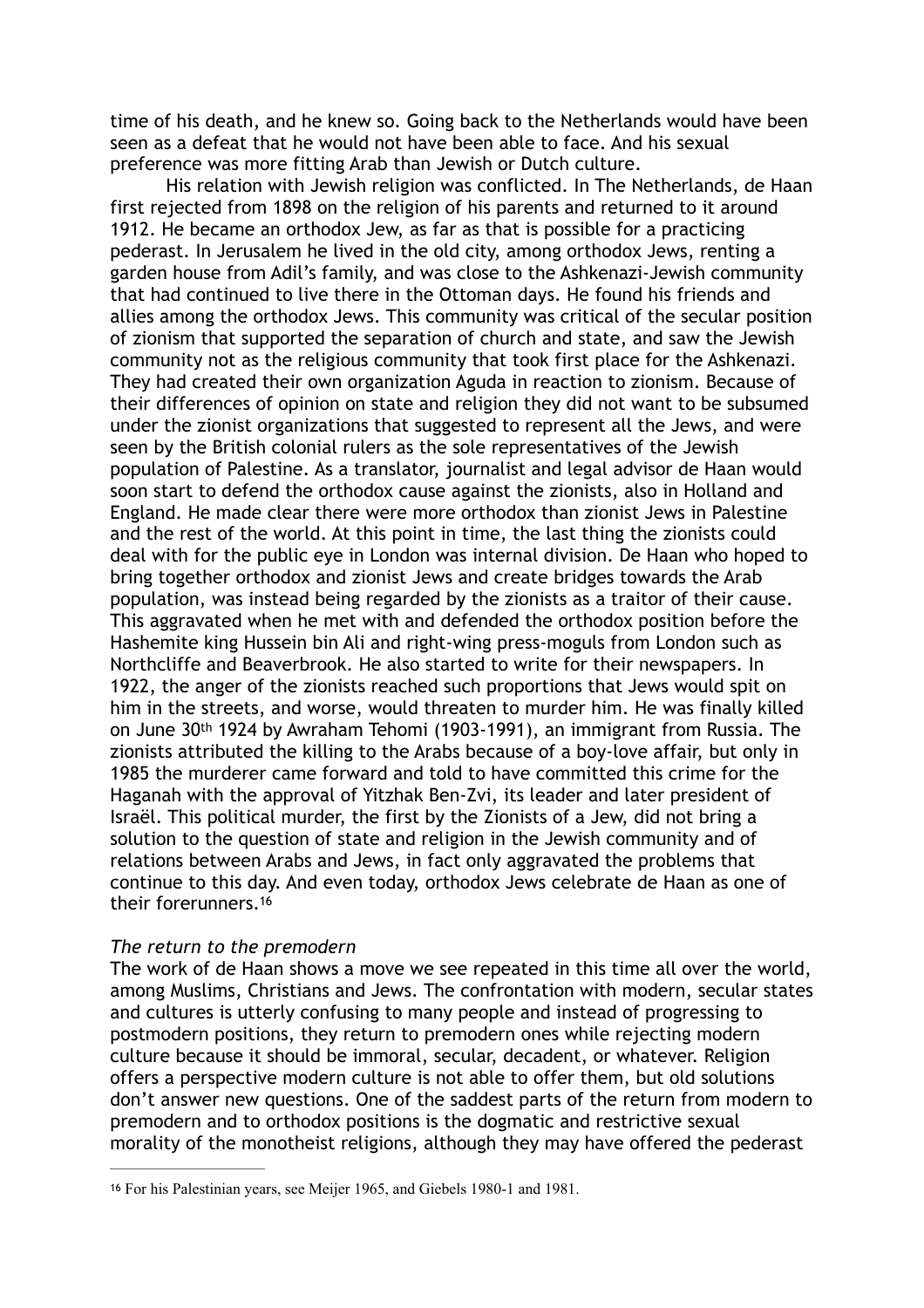de Haan some more space, like boy-loving imams and pedophile priests. The legal theory de Haan developed with its linguistic turn brought him close to postmodern positions, but his world was a developing modern(ist) world where a broad postmodernism had still to be developed.

In this period of turmoil around 1900 the young de Haan gets immersed in various modernist projects: sexology, socialism, zionism and its nationalism, masculinity and exclusivity. He joined these movements but was, or felt, rejected by them. He would always be more thankful to the poets and novelists of the Eighties who introduced him to modern literary movements of naturalism, decadence, sensitivism and so on. These literary movements were perhaps ambivalent but much more open-minded on sexual issues than their political and scholarly counterparts although his beloved Dutch forerunners would never endorse his same-sexual literature openly. They would support his Jewish poetry. These literary movements gave more space to de Haan's contradictory passions for boys and for the Jewish God than sciences and ideologies did. But literature offered less the social influence de Haan liked to enjoy.

The isolation of de Haan in all the movements he joined, can of course be attributed to his stubborn character. He was for sure a difficult person to deal with. To say that he was a troublemaker or even an insane person as has been said does not take sufficiently into account that he defended the causes of the major losers of the twentieth century: perverts and pederasts, prisoners and Palestinians. This promoted his marginalization.

The rejection of him by the modernist movements brought him back to premodern positions. He rejected in his novels the tenets of sexology, and showed no belief in "born uranians", fixed identities and for sure not in a homosexual who renounced boys, homosex or anal sex and sadism as Raffalovich, Aletrino or Von Römer would have it. He was thrown out of the socialist party, but continued to believe in social justice, and protested the horrible fate of Russian prisoners. It comes as no surprise that he took to the work of Oscar Wilde and wrote various poems in his honor. He dedicated another poem to prince Philip zu Eulenburg, advisor to the German emperor and key figure in the biggest homosexual scandal in the new century (1907/8). This typical conservative married man had sex with lower-class male servants while remaining a good friend of and important advisor to the German emperor William II – until the scandal. Eulenburg is another representative of a premodern homosocial world that rejected democracy, socialism and sexology, and celebrated friendship and culture rather than homo- or heterosexuality and medical sciences.<sup>17</sup>

<span id="page-13-1"></span>The most radical turn de Haan made was in Palestine when he changed color from zionist to orthodox Jew. What he rejected in zionism was its nationalism and disregard of all other interests. The male macho attitudes and heterosexual demands of zionists must have been anathema to him. The orthodox did not pursue a Jewish state in the modern sense, a geographical area with boundaries and an army, for them the Jews were in the first place a religious community, a brotherhood instead of a nation of citizens. According to de Haan the zionists should not follow the examples of other nationalisms that were exclusive and possesive and always negated, even destroyed the other. Apparently the orthodox Jews were in those times less judgmental on his affairs with Arab boys than the

<span id="page-13-0"></span>Peter Jungblut, Famose Kerle. Eulenburg. Eine Wilhelminische Affäre (Hamburg: MännerschwarmSkript [17](#page-13-1) Verlag, 2003)